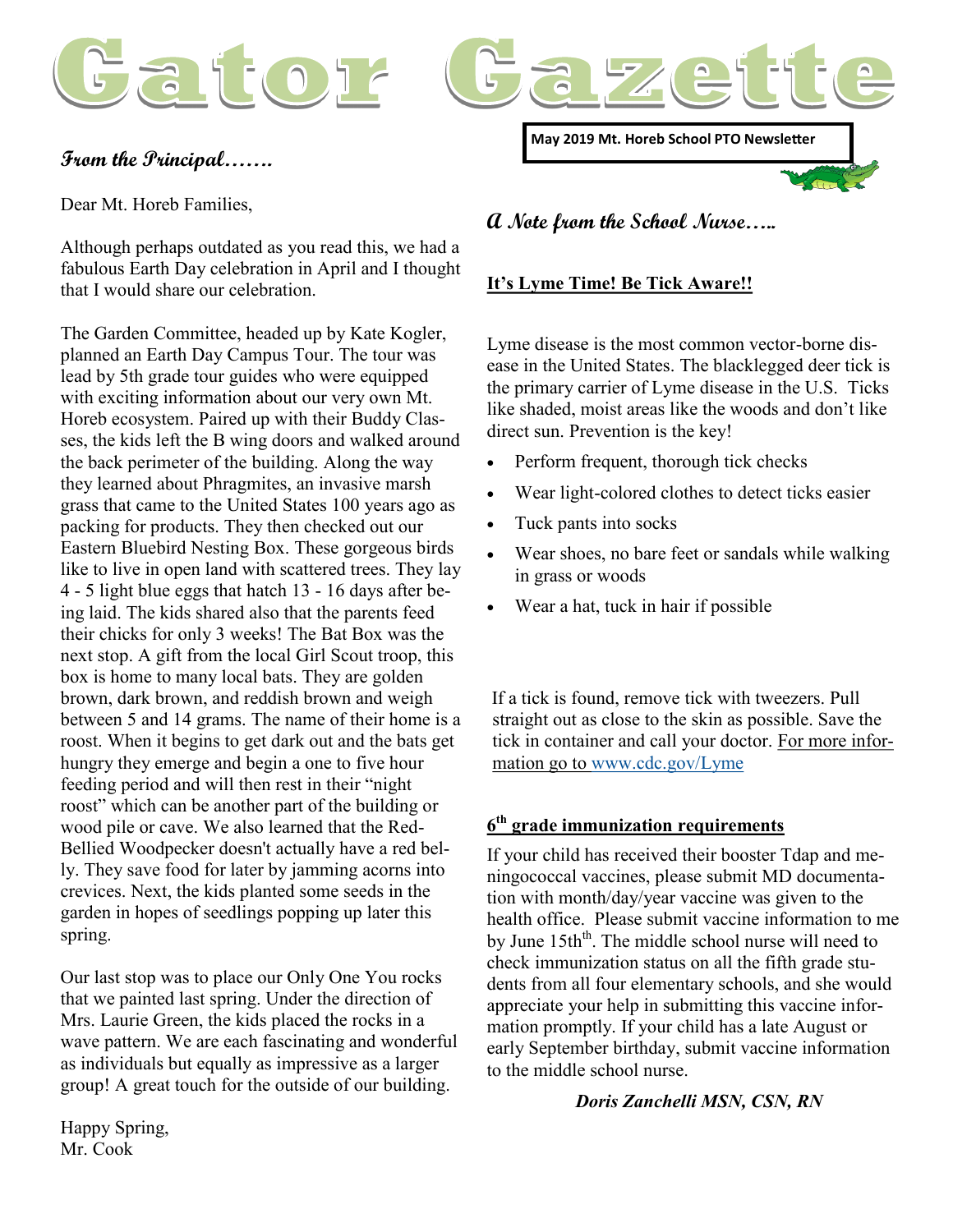### **SUPERINTENDENT'S CORNER**

In the month of June, all grade 5 and 8 students in the Warren Township School District will participate in the "Shining Brighter Every Day ... *Beyond Our School Walls*" Capstone Project. The project requires that students work in small teams to research an area of focus connected to the United Nations Sustainable Development Goals. Each student team will develop and make a formal presentation of their findings to a panel of judges. The overall experience is designed to engage students in a real-world challenge and application of critical skills. The process also provides educators feedback about how current programming supports students' capacity to demonstrate personal accountability, cooperative skills, responsibility, leadership and to be self-directed team members.

We are in need of community members who can serve as presentation judges at one or more of the district's five schools. Our greatest need is at Middle School on June 13 and 14.

During each session, volunteer judges will:

1) participate in an overview of the judging process; and

2) serve on a panel to evaluate formal presentations

Volunteers are needed on the following dates and times:

Warren Middle School - Thursday, June 13th and Friday, June 14th: 8:30 am - 11:30 am Central School - Monday, June 17th: 12:30 pm - 3:00 pm Angelo L. Tomaso School - Monday, June 17th: 8:30 am - 11:00 am Mt. Horeb School - Tuesday, June 18th: 9:30 am - 12:00 pm Woodland School - Wednesday, June 19th: 9:30 am - 12:00 pm

If you are able to donate your time, please take a moment to complete and submit the form found [here](https://docs.google.com/forms/d/e/1FAIpQLSfqQVCjJykx_iSScbvCC4yJ7K-7Q-Sm7GDZOIYMxmtz3gZTlA/viewform?usp=sf_link) by Friday, May 24th. A district representative will be in contact with you to confirm your participation shortly after this date.

Please note that we ask parents not to judge presentations at a school their child attends.

Thank you for your consideration of this worthwhile volunteer opportunity.

Matthew A. Mingle, Ed.D.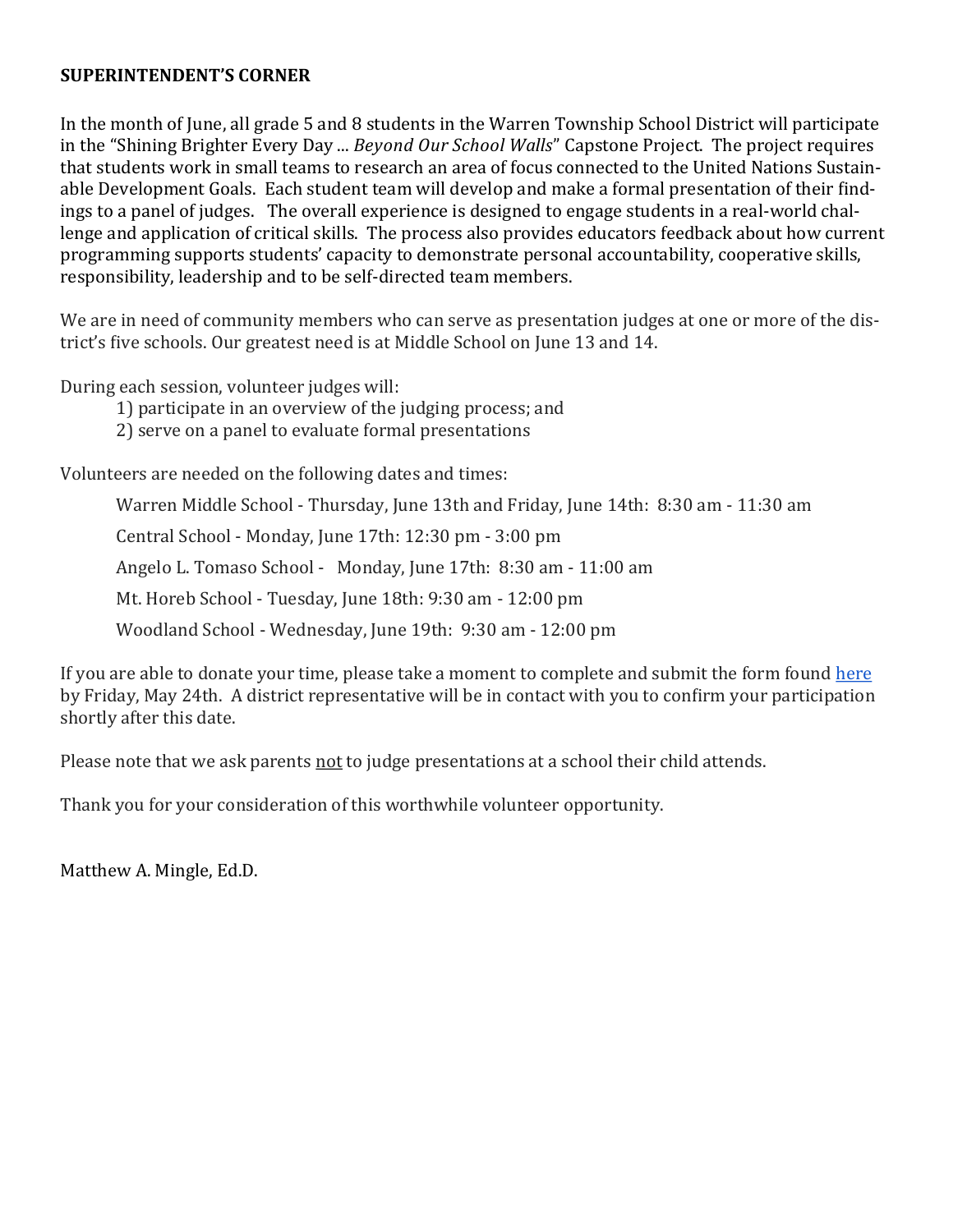# **Box Tops**

Please continue to send in your box tops and help us reach our goal of \$1000 this year! This is an easy way for the PTO to raise money for our school.

# **KEEP SENDING THOSE BOX TOPS IN!!!!!**

# **Ice Cream Day**

Ice cream days will be held on Tuesday, May  $14<sup>th</sup>$  and  $28<sup>th</sup>$ .

The cost of ice cream is \$1.00 and can be purchased with cash or a snack card. Snack cards are available to purchase on ice cream days.

# **International Day**

This year, with the help of our parent volunteers, our students were able to learn about 12 different countries.

# **Upcoming Events:**

# **Staff Appreciation Week**

This year we will be celebrating our wonderful teachers and staff the week of May 6th. The committee has planned another fantastic week of surprises for them. With the help of your donations, we were able to assemble some terrific baskets and gifts to raffle off to the staff.

**The Final PTO meeting is scheduled for May 29th at 9:30am.** 

**Field Day is Friday, May 31st with a rain date of Tuesday, June 4th .**

**Please fill out and submit the SOS forms. There are many different opportunities to get involved at Mt. Horeb. We rely on our parent volunteers to run the programs for our school.**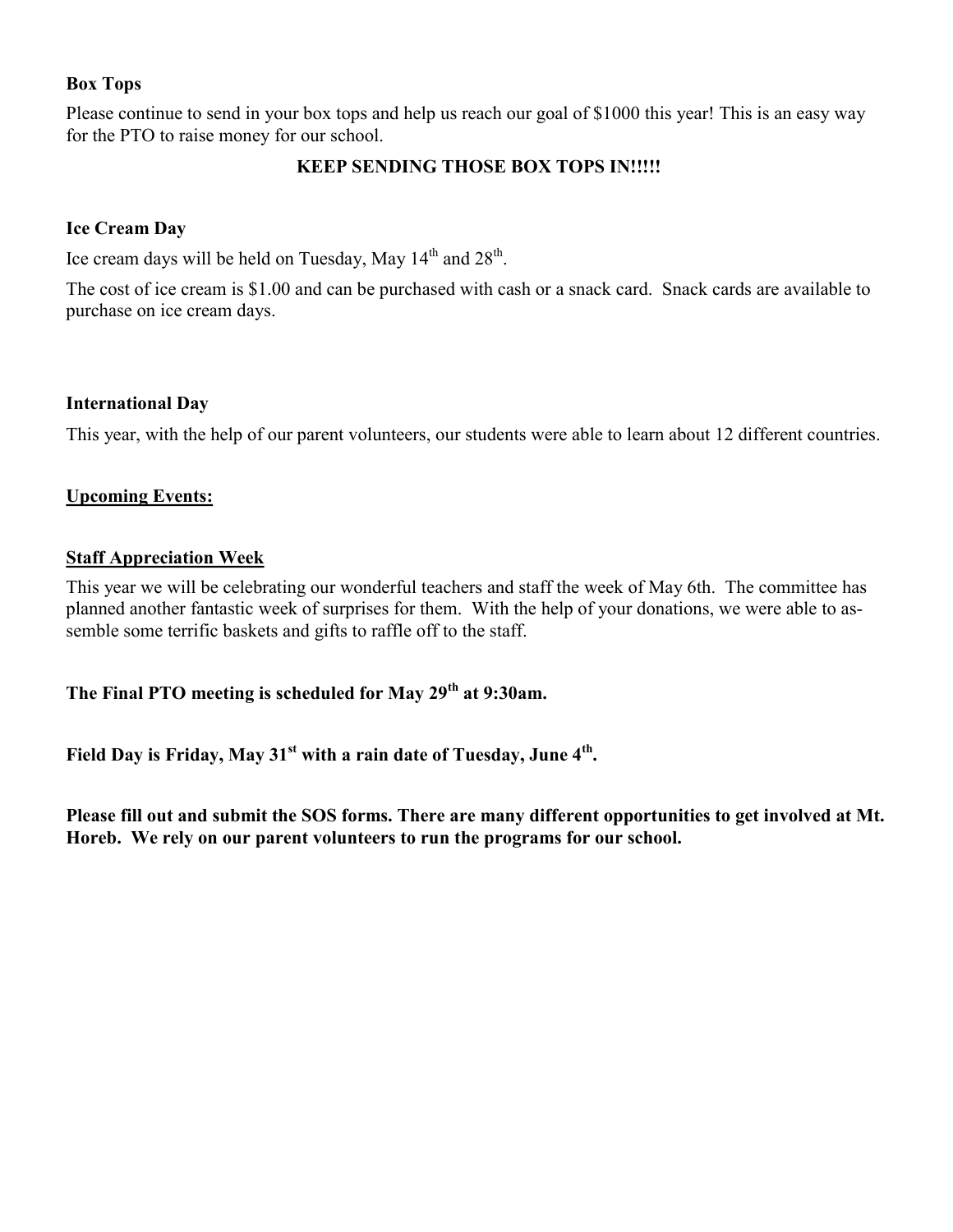| <b>MAY 2019</b> | <b>CALENDAR</b>                                           |
|-----------------|-----------------------------------------------------------|
| $\mathbf{1}$    | Gr. 5 JA Biztown Trip                                     |
| $\mathbf{3}$    | Gr. 5 Visit from Planetarium—1:45 PM                      |
| $\overline{7}$  | Gr. 5 to Wagner Farms 9:00-1:30 (Rain Date 5/9)           |
| 9               | Gr. 3 Band Previews                                       |
| 10              | PRESCHOOL IS CLOSED                                       |
|                 | 2019-20 Kindergarten Orientation-9:30 AM                  |
| $13 - 17$       | NJSLA Testing Gr. 3,4 & 5                                 |
| 14              | <b>ICE CREAM DAY</b>                                      |
| 17              | <b>Skate Science Assembly</b>                             |
| 20 & 21         | Gr. 5 Science Exam                                        |
| 23              | PRESCHOOL IS CLOSED<br><b>EARLY DISMISSAL for GR. K-5</b> |
| 24 & 27         | <b>SCHOOLS ARE CLOSED</b>                                 |
|                 | GOLD BAND & STRINGS REHEARSAL at CENTRAL SCHOOL 9-2       |
| 28              | COMBINED CONCERT 7 PM at CENTRAL SCHOOL                   |
|                 | <b>ICE CREAM DAY</b>                                      |
| 29              | FINAL PTO MEETING-9:30 AM                                 |
| 31              | <b>FIELD DAY</b>                                          |